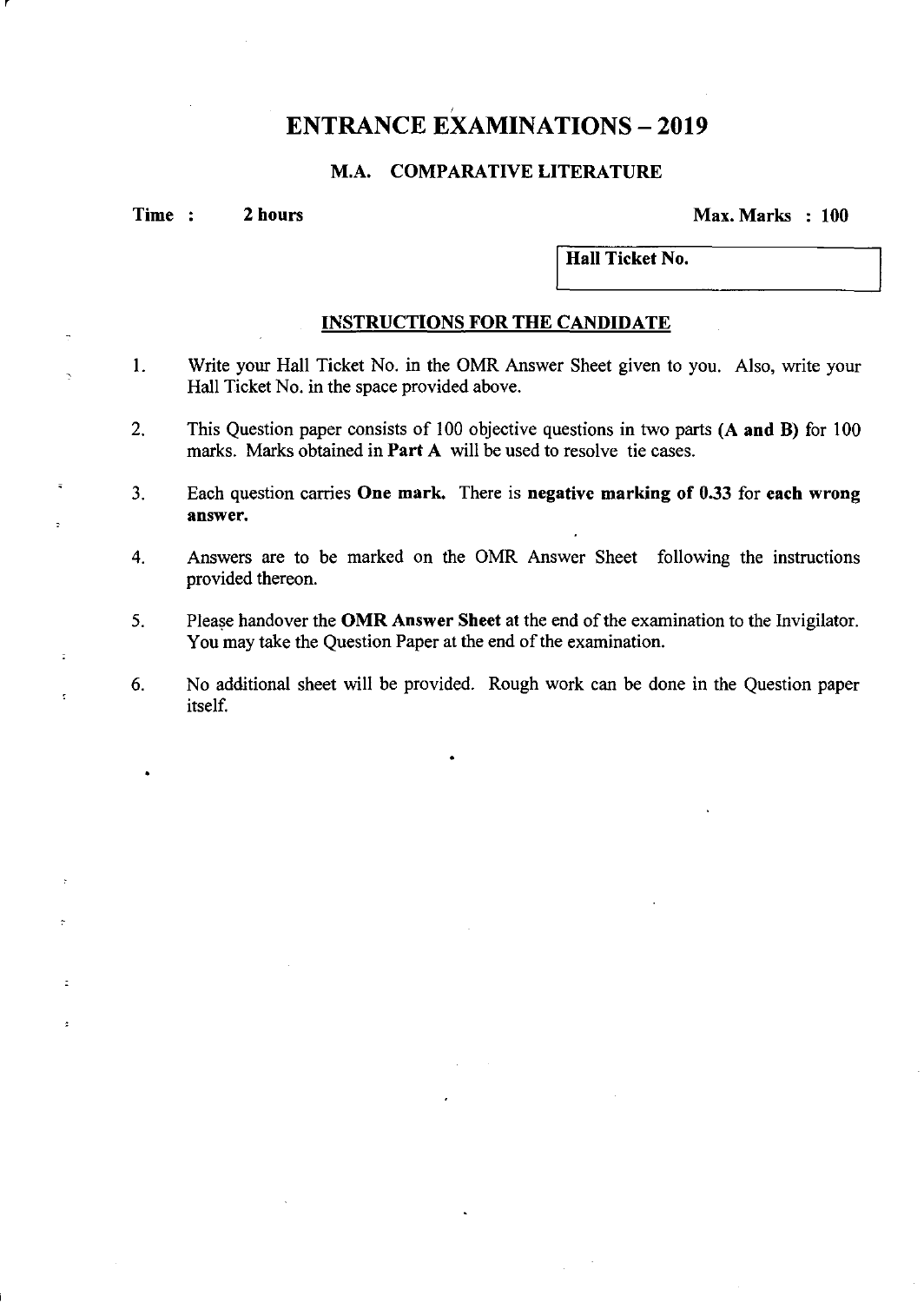### Part - A

For the questions below, choose the best option [a, or b, or c, or d] to complete the conversation.

I. When can we meet again?

A) When are you free?

B) It was two days ago.

C) Can you help me?

D) Is this the place?

#### 2. My aunt is going to stay with me

A) How do you do?

B) How long for?

C) How was it?

D) I'm leaving my home.

3. Would you prefer mango or orange juice?

A) Have you got anything else?

B) If you like.

C) Are you sure about that?

D) Ice cream

4. Let's have Lunch now

A) You aren't eating.

B) There aren't any.

C) Baba isn't here yet

D) Where is the loo?

5. Could you tell me your full name?<br>A) Would you like me to spell it? B) Don't you like my father's name? C) How do I say that? D) I do not sing

6. This plant looks dead

A) It is in the garden. B) It only needs some water C) It is sleeping D) I can't eat it

7. How long are you here for?

A) Since last week B) Ten days ago C) Until tomorrow D) Is he dead?

 $T - 24$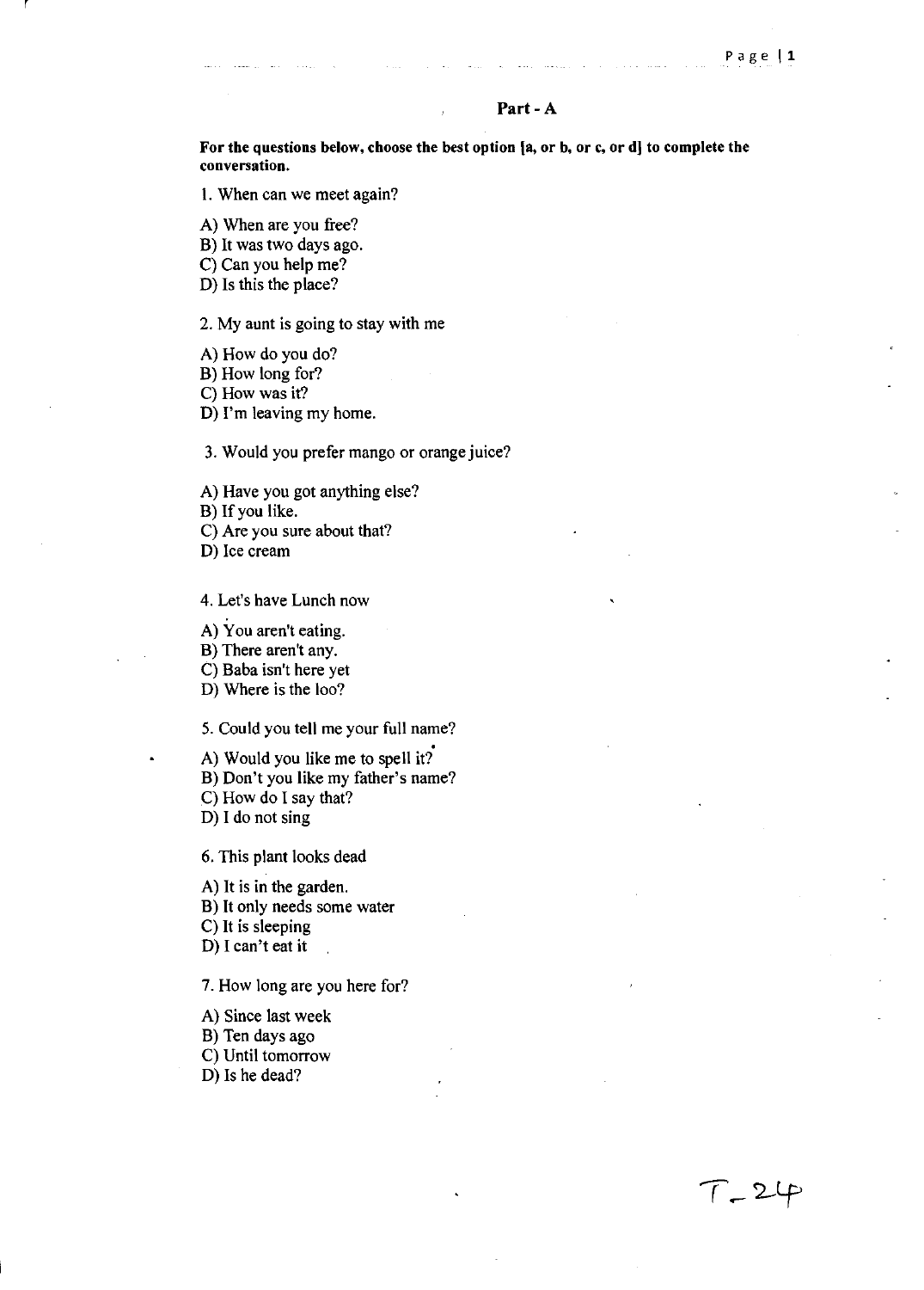$T-2$ 

8. Fleet is a collection of

 $\omega$  ,  $\omega$  ,

- A) Animals
- B) Flowers
- C) Ships
- D) Cards

9. My father his new car for two weeks now.

- A) has had
- B) has
- C) is having
- D) had

10. \_\_\_\_ you get your father's permission, I'll take you skiing next weekend.

- A) Although
- B) Provided

C) As

D) Unless

11. \_\_\_\_\_\_\_\_\_\_\_\_ is not a correct plural form.

- A) Wolves
- B) Hooves
- C) Halfs

D) Loaves

12. Which of the following pairs is incorrect?

A) Stag-hind

B) Earl-countess

C) Drone-bee

D) Horse-ewe

13. Which of the following is not an abstract noun?

A) Affection

B) Prevention

C) Pleasure

D) Doctor

- 14. Mohan said to her, "You have completed your work" (choose the indirect speech from the following choices.
- A) Mohan told her that she had completed her work
- B) Mohan told her that she has completed her work

C) Mohan told her that she was completed her work

D) Mohan told her that she had completed his work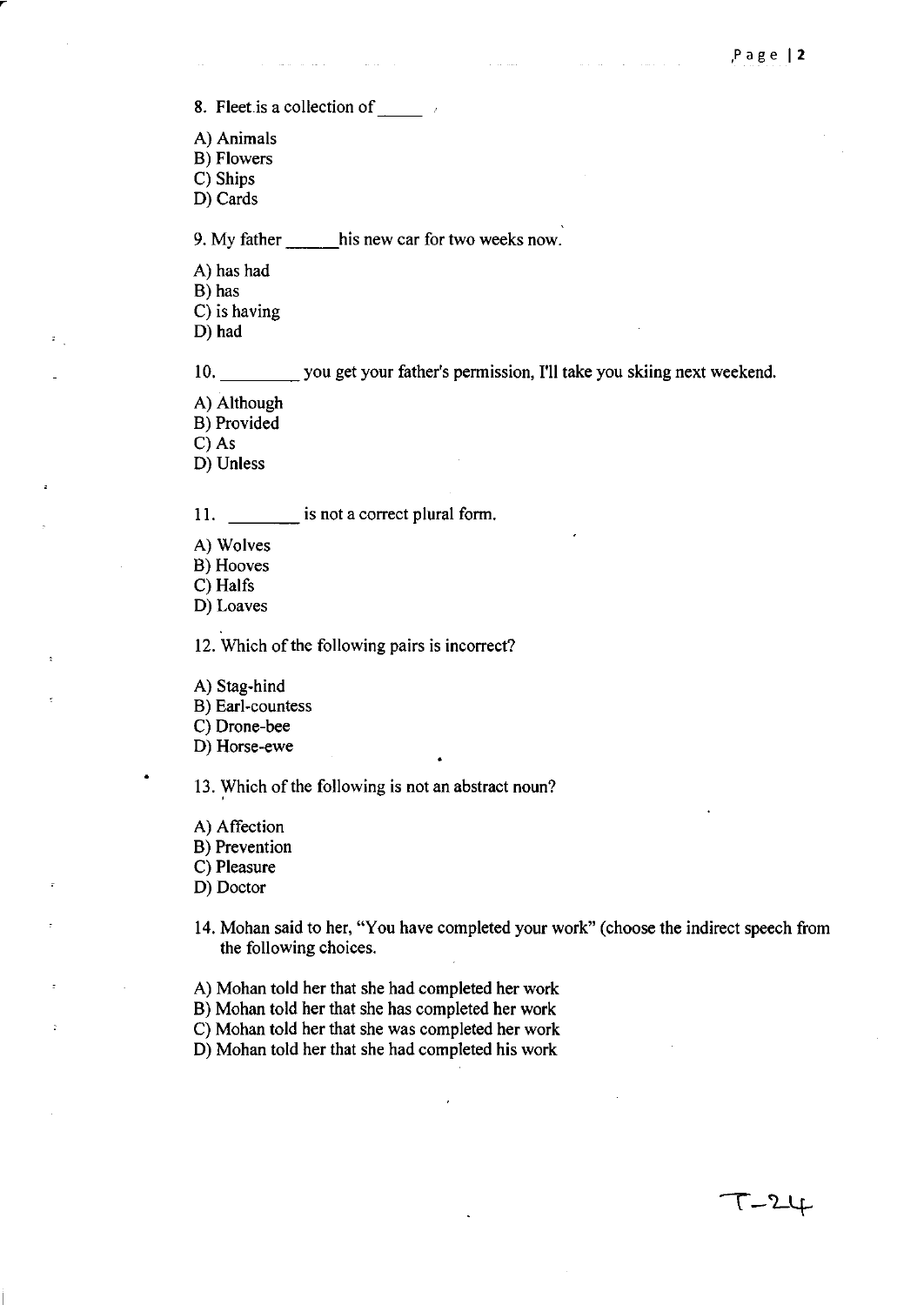T-24

15. The little girl said to her mother, "Did the sun rise in the East?"

A) The little girl said to her mother that the sun rose in the East

B) The little girl asked her mother if the sun rose in the East

C) The little girl said to her mother if the sun rises in the East

D) The little girl asked her mother if the sun is in the East

16. 'To kick the bucket' is an idiomatic expression which means.

- A) to pass on
- B) to pass out
- C) to pass away

D) to pass off

17. Home Ministry has announced, "Telangana Foundation Day" to be held on  $\qquad$ .

A) 2-July

B) 2-May

C) 2-June

D) 12-May

18. Which is the current Legislative Capital of Sri Lanka?

A) Negombo

B) Colombo

C) Sri Jayawardenapura Kotte

0) Ariuradhapura

19. Which of the following countries is going to host 2023 International Cricket World-Cup Championship?

A) Kenya

B) China

C) England

D) India

20. The Noble Prize of Literature was awarded in 2018 to  $\qquad$ .

A) Orhan Pamuk

B) Margaret Atwood

C) Michael Ondaatje

D) None of these

21. The Golden Man Booker, marking the  $50<sup>th</sup>$  anniversary of the prize in 2018, was awarded to:

A) Midnight's Children

B) The English Patient

C) Wolf Hall

D) The Remains of the Day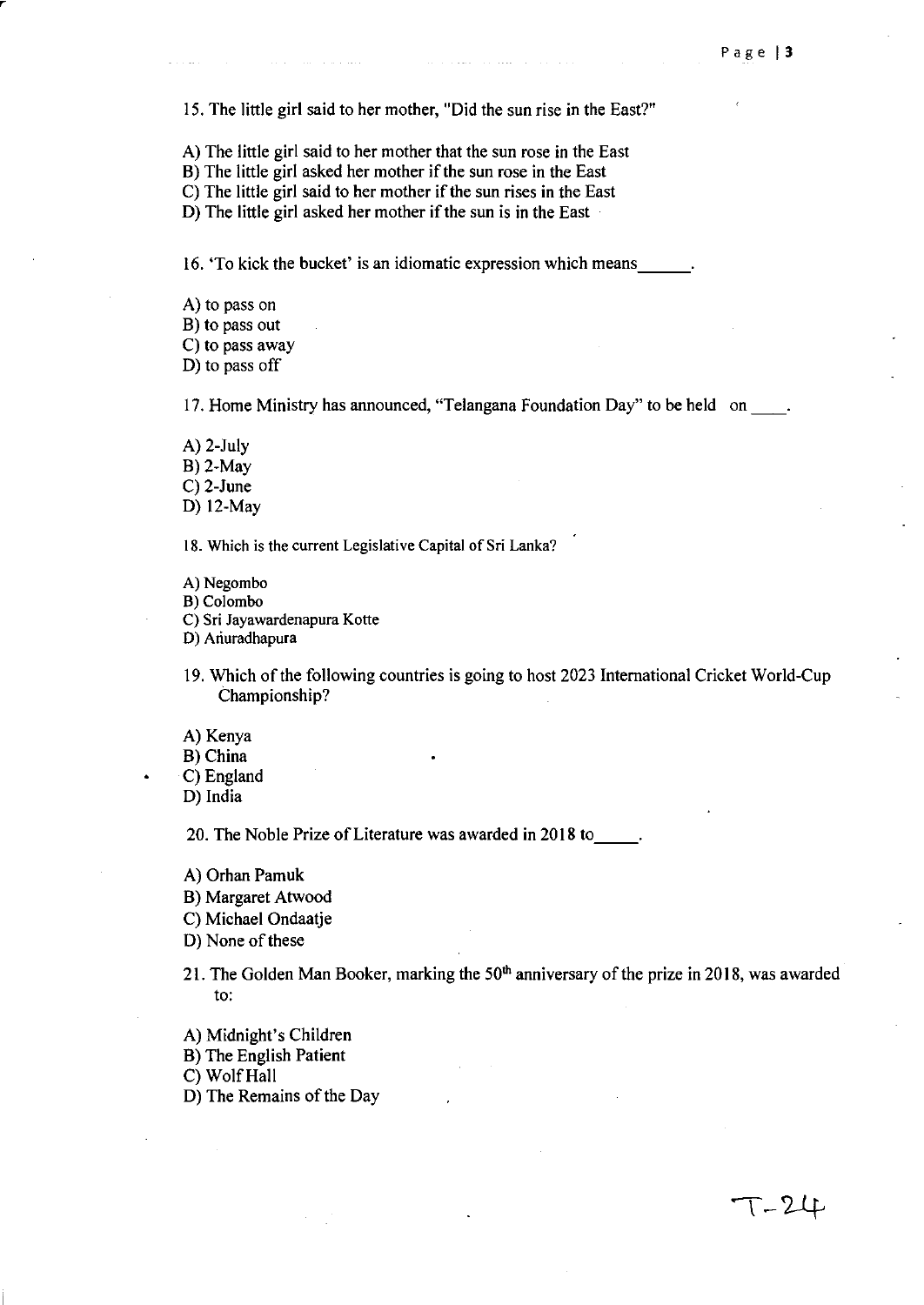᠆᠋᠋᠋᠆᠆᠌᠌᠈᠆ഺ

22. The DSC Prize for South Asian Literature in 2019 was awarded to:

an ann an an Sala

- A) Mohsin Hamid
- B) Jayant Kaikini and Tejaswini Niranjana
- C) Kamila Shamsie and Tejaswini Niranjana

D) Jayant Kaikini

23. Who among following was awarded the Nobel Prize for literature in 1986?

- A) Chinua Achebe
- B) Wole Soyinka
- C) Ama Ata Aidoo
- D) Amos Tutuola

24. A lyric poem written in single stanza consisting of fourteen lines is called

A) Ballad B) Free verse C) Sonnet D) Ode

25. Look carefully at the sequence of symbols to find the pattern. Select correct pattern.

|                | a describe de del concerto de la confidencia de la casa de la concerta de la casa de la casa de la diferenciación | ETTE   TTTTT   EWE   UJ 2 UJ |     |  |
|----------------|-------------------------------------------------------------------------------------------------------------------|------------------------------|-----|--|
|                |                                                                                                                   |                              |     |  |
| $\{1\}$        | (2)                                                                                                               | (3)                          | (4) |  |
|                |                                                                                                                   |                              |     |  |
| A)2            |                                                                                                                   |                              |     |  |
| $B)$ 3         |                                                                                                                   |                              |     |  |
| C <sub>2</sub> |                                                                                                                   |                              |     |  |
|                |                                                                                                                   |                              |     |  |

26. Consider the statement true: There are books in each library. Which of the following statements is definitely true?

c

A) Books are only in the libraries

B) None of a library is without books

- C) There are no readers in some libraries
- D) Libraries are for books only.

$$
27. \ 2, 3, 5, 7, 11, \_\_\_ 17
$$

- A) 15
- B)l4
- C)13
- D) 12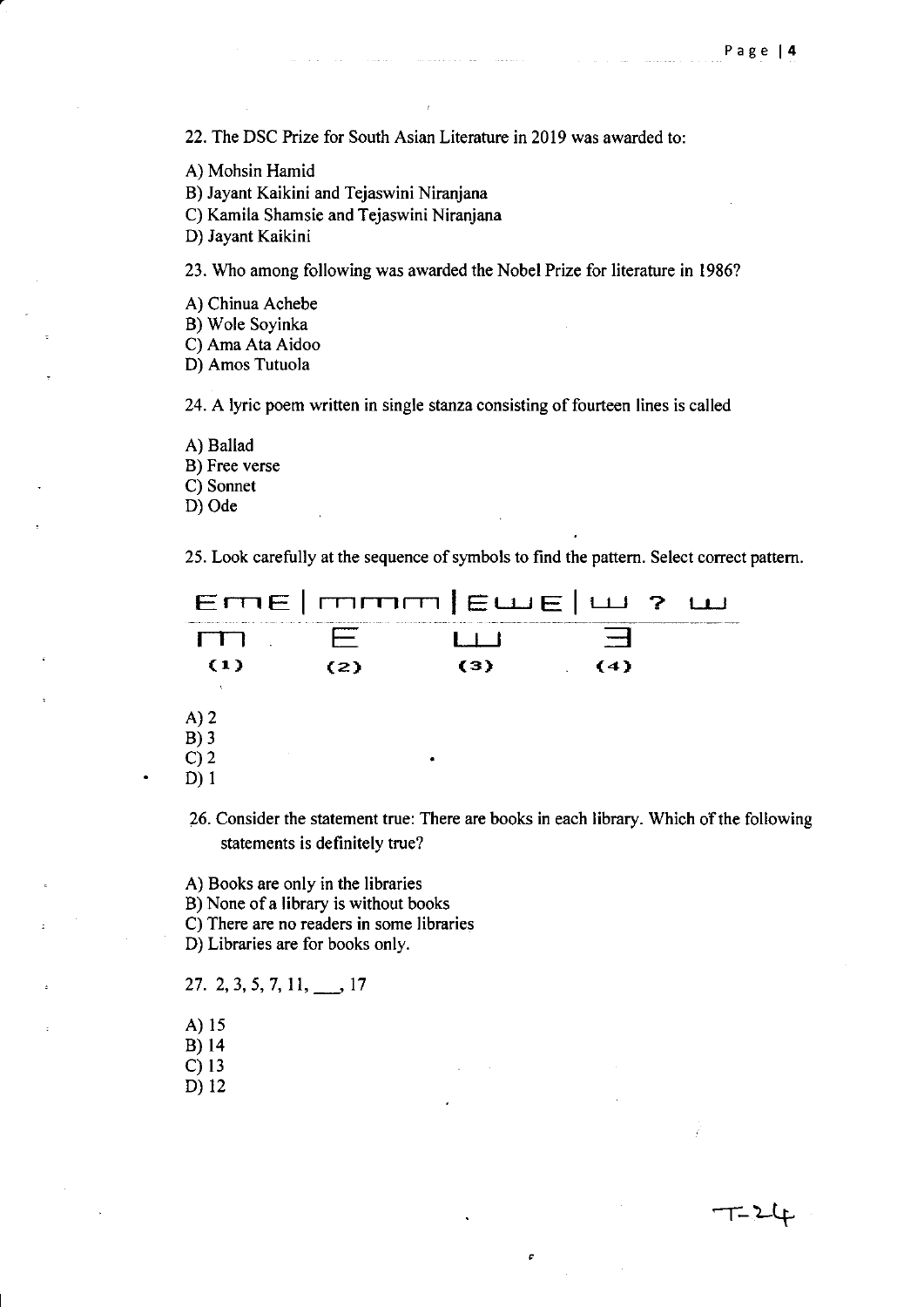$7 - 24$ 

28. Which word of the following is NOT associated with the others?

A) Avoid B) Duck C) Dodge D) Flee

29. Which is the correct order of the following jumbled sentence?

"Asked/ I / you/ lend /me / to / money /some / purpose /any /for"

A) Never I asked you for any purpose to lend me some money

B) I never asked you to lend me some money for any purpose

C) I never lend you to ask for any purpose some money

D) Some money for any purpose I lend you never to ask

30. Which is the correct order of the following jumbled sentence?

Wonderful /what /it / a/ garden / is!

A) A wonderful garden it is what!

B) What a garden it is wonderful!

C) A garden is it what a wonderful!

D) What a wonderful garden it is!

31. Find the odd one out of the following:

A) Sheep: Bleat

B) Horse: Neigh

C) Ass: Grant

D) Owl: Hoot

32. Find the odd one out of the following:

A) Whale: Mammal

B) Salamander: Insect

C) Snake: Reptile

D) Frog: Amphibian

- 33. Sanket, Saket and Samyukta are three doctors. Sanket is Saket's brother. Saket is Samyukta's brother. Samyukta is not Sanket's brother. Therefore, Samyukta is Sanket's sister.
- A) Should be false
- B) Cannot be determined

C) May be false

D) Should be true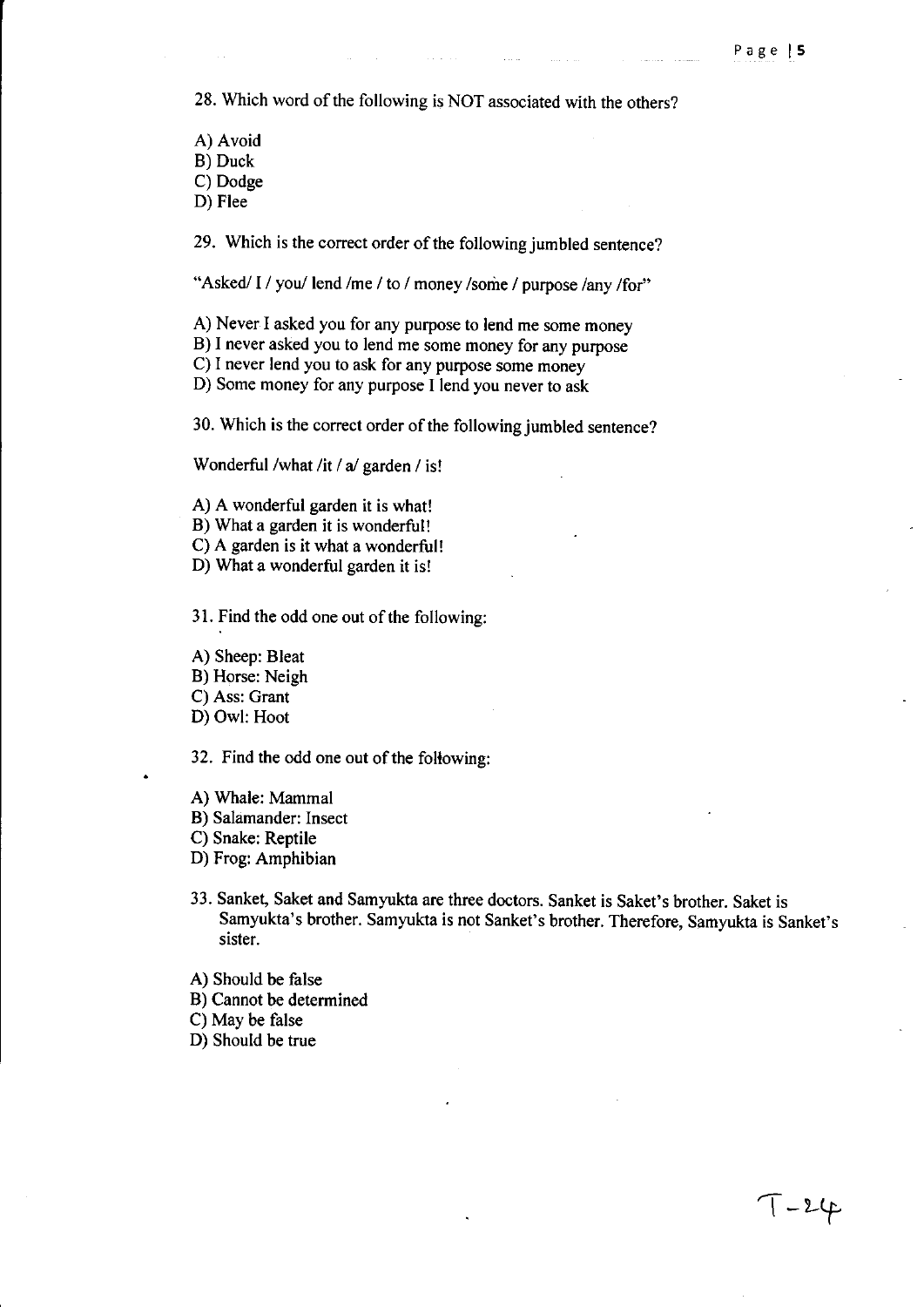34. What is the expansion of'LAN'?

- A) Least Area Network
- B) Large Area Network
- C) Local Area Network
- 0) Light Area Network
- 35. "Which cities are doing the most to reduce greenhouse gas emissions? Tonight's news report has the details". (Is there a sentence fragment?)
- A) Yes
- B) Not Sure

C) No

- 0) None of the above
- 36. Since it takes approximately one thousand years for a used printer cartridge to decompose recycling these plastic ink dispensers helps the environment. (Which type of sentence is this?)
- A) Simple
- B) Compound

C) Complex

0) Complex-Compound

37. They will demolish the entire block (Choose the passive voice from the following).

A) The entire block is being demolished.

B) The block may be demolished entirely

C) The entire block will have to be demolished by the

0) The entire block will be demolished.

38. Child Labour \_\_\_ though there are a number of laws against it.

- A) haven't been curbed
- B) has not been curbed
- C) had not been curbed
- 0) are not being curbed
- 39. Which of the following languages was not enshrined in the 8th schedule of the Indian Constitution in 2003?
- A) Tulu
- B) Sindhi
- C) Meitei
- 0) Oogri

40. What we now speak as English language has its roots in

A) Anglo-Saxon, Germanic, Norman and French languages B) Latin and Greek  $\overline{a}$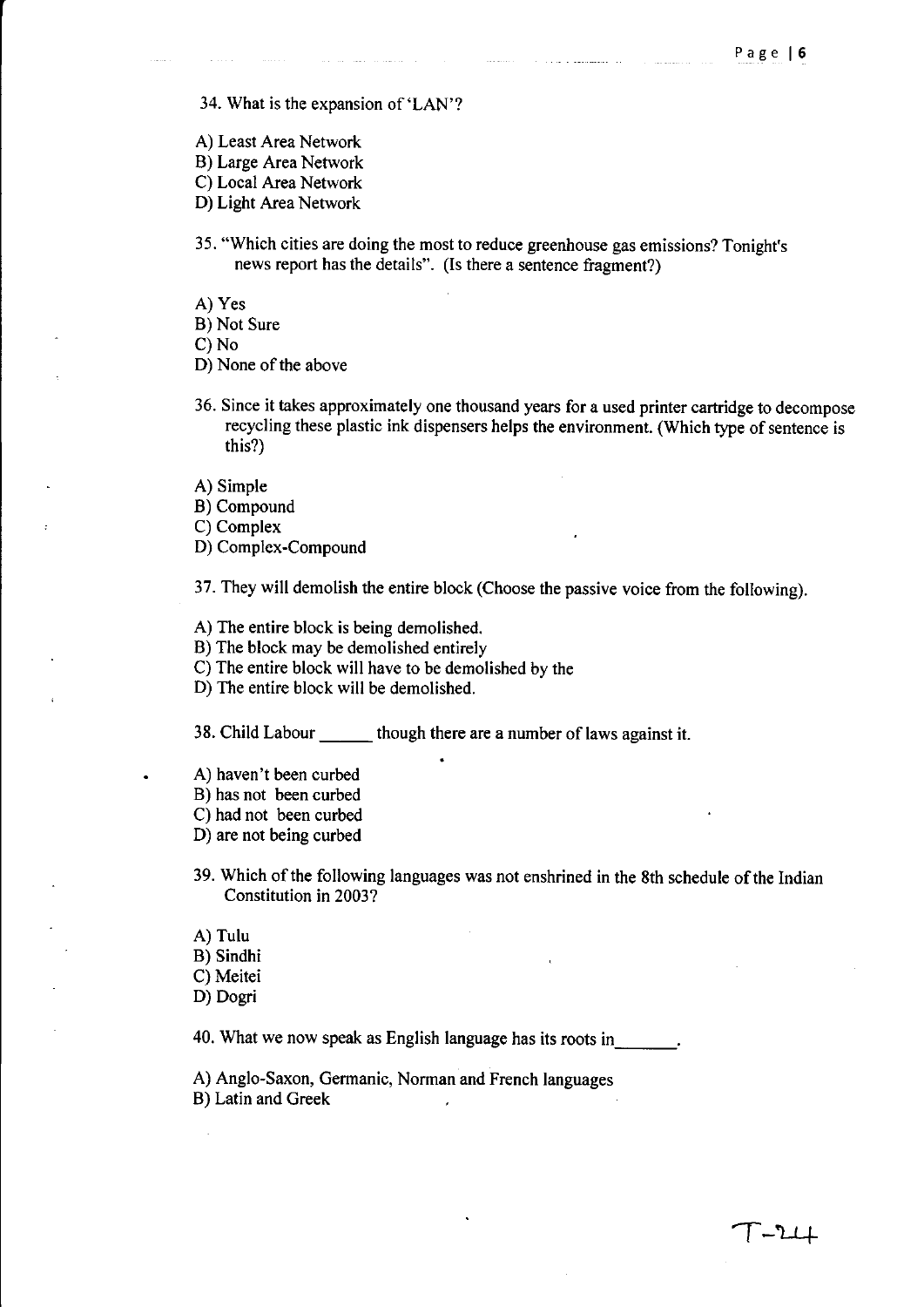T-24

C) Latin and Sanskrit

r

D) Anglo-Saxon, Latin and French

### **Part- B**

41. A Comparative study of literature is possible in a situation of the nation.

A) Multicultural

B) Multilingual

C) Multi-communal

D) All of the above

42. "Our journey is not from comparative literature to comparative Indian literature, but from comparative Indian literature to comparative literature" is associated with:

A) Amiya Dev

B) Sisir Kumar Das

C) Susan Bassnett

D) Ayyappa Paniker

43. "India is one and indivisible, while her children speak with many languages" was declared  $by$ .

A) S. Radhakrishnan

B) Sarojini Naidu

C) Rabindranath Tagore

D) Anita Desai

*44. Burra Katha* is an oral story-telling art of \_\_ \_

- A) Tamil Nadu
- B) Andhra Pradesh

C) Karnataka

D) Kerala

45. Civil war took place in America in 1861 against:

A) Poverty B) Apartheid C) The state D) Slavery

46. Who among the following Greek Philosophers hailed Sappho as 'the tenth muse'?

A) Aristotle B) Pythagoras C) Plutarch D) Plato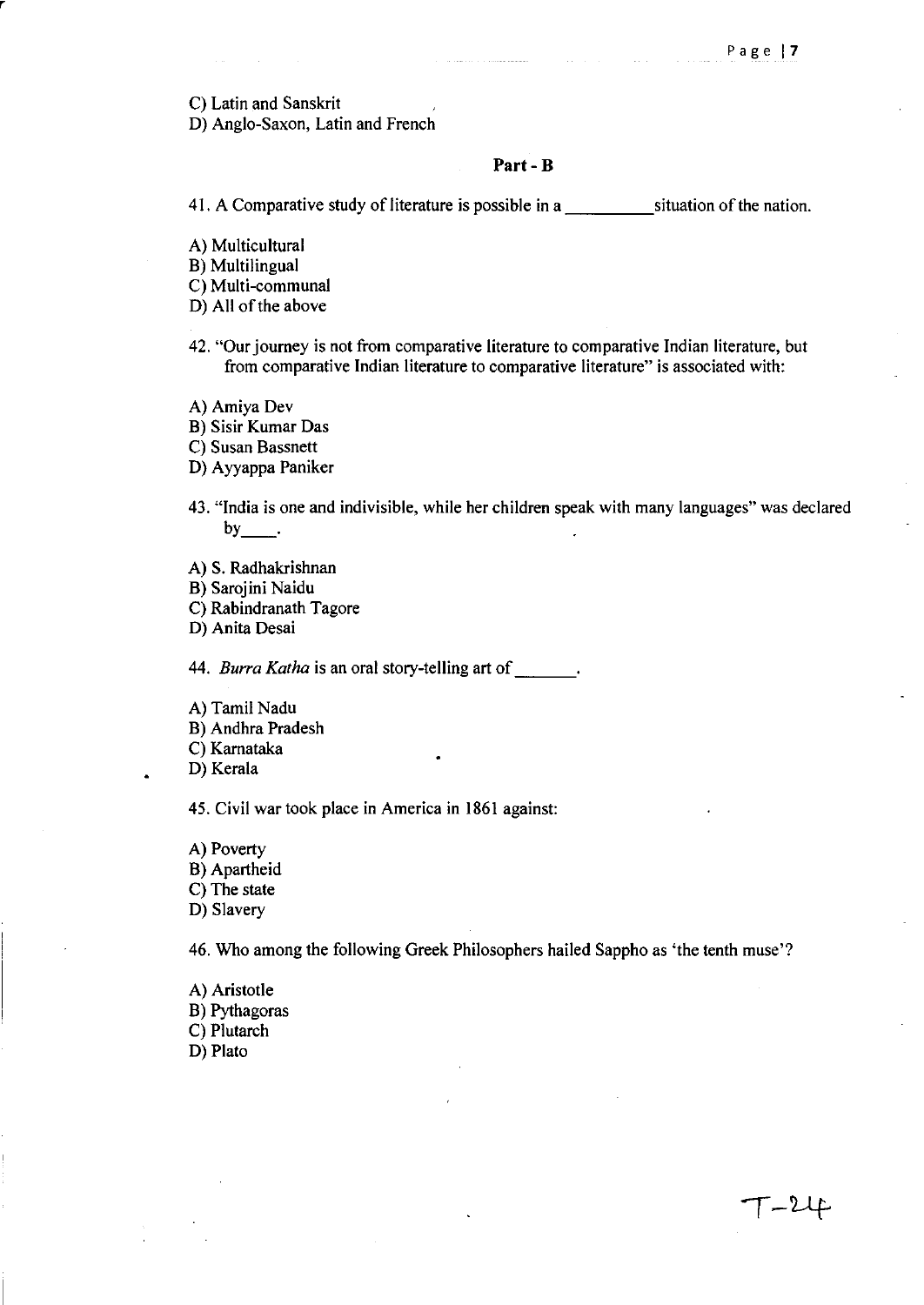- 47. Who among the following is the youngest daughter of King Lear in Shakespeare's *King Lear?*
- A) Regan

r

B) Cornelia

C) Cordelia

D) Goneril

48. Which of the following languages was considered the divine language?

A) Parsi

B) Urdu

C) Sanskrit

0) Arabi

49. The number of *Rasas* in 'Sanskrit Poetics' is \_\_

A) Eight

B) Ten

C) Nine

D) Seven

50. 'Rudaali' is a Hindi film directed by \_\_ \_

A) Ravi Gupta

B) Kalpana Lajmi

C) Dimple Kapadia

0) None of the above

51. The term 'diaspora' was originated from  $\qquad \qquad$ .

A) the German language

B) the French language

C) the Latin language

0) the Greek language

52. Which of the following can be said as the first wave of Feminism in the West?

A) Fight for women's suffrage

B) Fight against Nuclear warfare

C) Ecofeminism

0) Womanism

53. The categories of *akam* and *puram* can be traced to  $\cdot$ .

A) The Medieval age

B) The Sangam age

C) The Vedic period

0) The early Buddhist period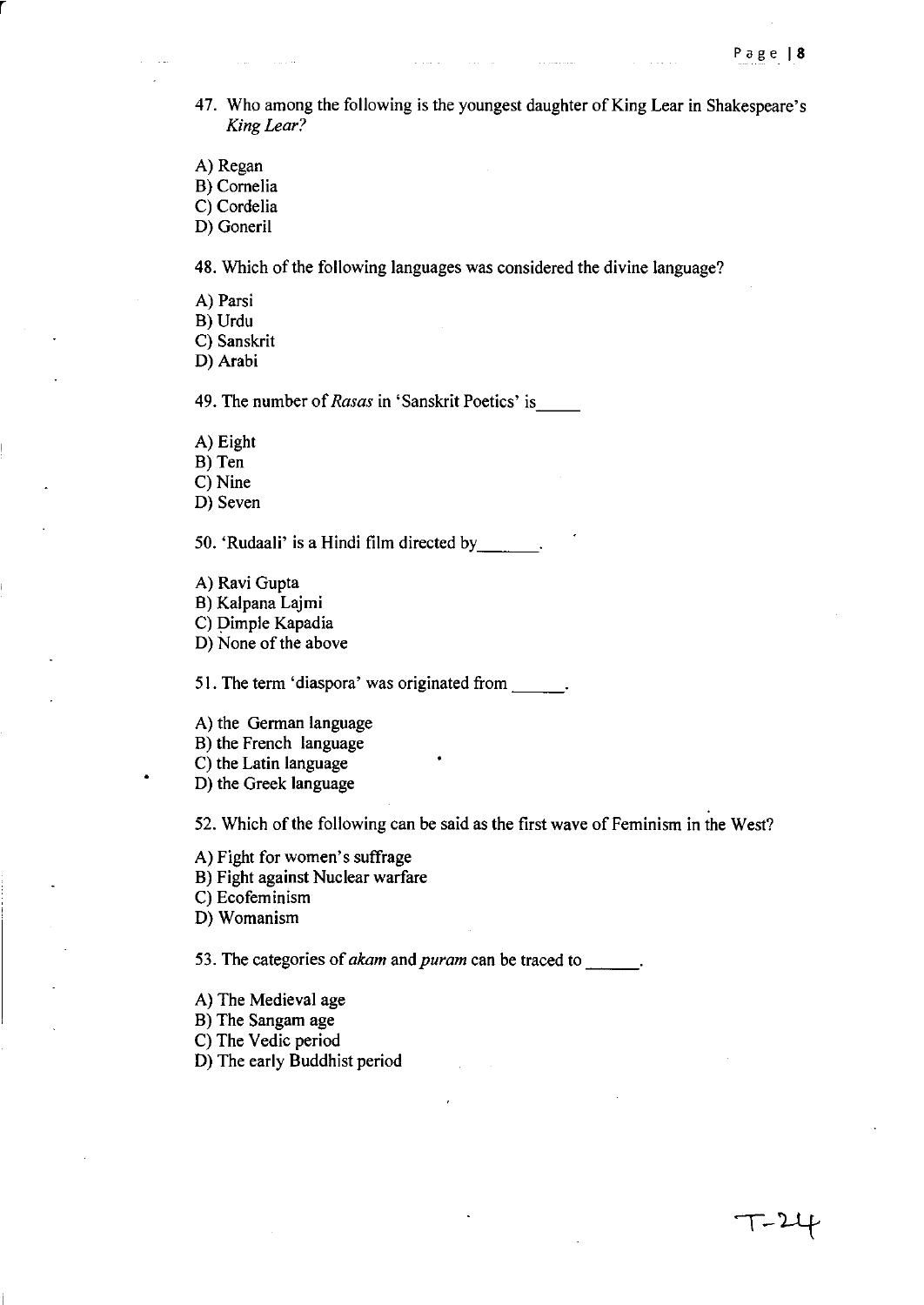$\mathcal{T}$ -24

54. The History of English Schooling in India can be largely traced to \_\_\_\_\_\_.

A) Macaulay's *Minute* 

 $\Delta\sim 1$ 

B) India's Independence

C) The reorganization of States in India

D) The debate between Orientalists and Anglicists

55. The contemporary writer Salma writes in.

A) Tamil

B) Urdu

C) Hindi

D) Bangia

56. *VIRASAM* is a 'Revolutionary Writers' Organization based in\_\_\_\_\_\_.

A) Madhya Pradesh

B) Uttar Pradesh

C) Arunachal Pradesh

D) Andhra Pradesh and Telangana

57. Which of the following is the author of *'Towards qn Aesthetic of DaUt Literature?* 

A) Arjun Dangle B) Gopal Guru C) Sharan Kumar Limbale D) Sharmila Rege

58. Long Walk to Freedom is the autobiography of \_\_\_\_\_\_.

A) Nelson Mandela B) Chinua Achebe

C) Wangari Mathai

D) James Ngugi

59. Lihaaf is a short story by \_\_\_\_\_\_\_\_.

A) Saadat Hasan Manto

B) Ismat Chughtai

C) Jeelani Bano

D) Amrita Pritam

*60. Interrogating my Chandal Life* is the autobiography of \_\_ .

A) Manoranjan Byapari

B) Sharankumar Limbale

C) Baburao Bagul

D) Omprakash Valmiki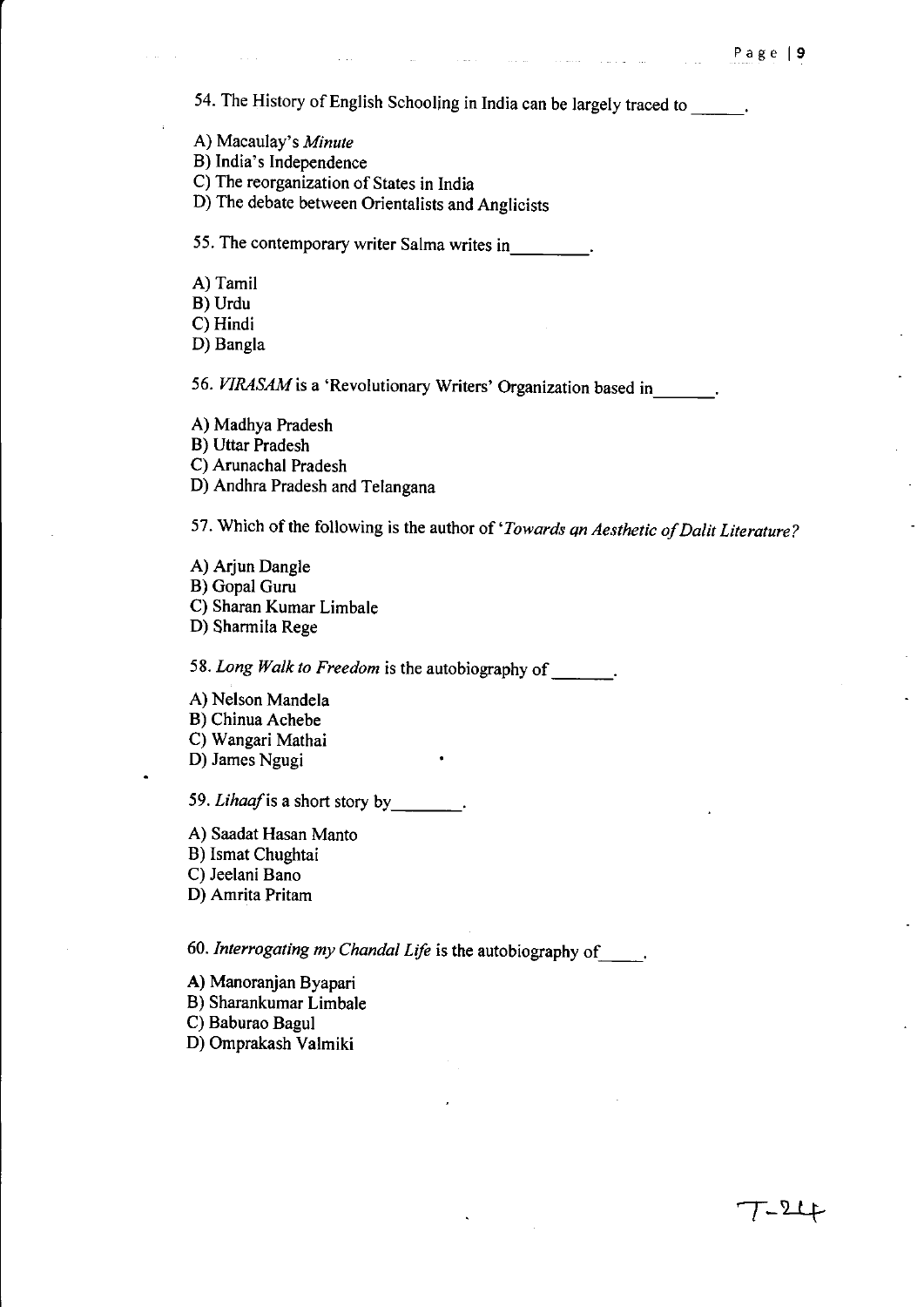$T - 24$ 

*61. Saraswativijayam* is an early novel written in:

A) Tamil B) Gujarati

C) Malayalam

D) Telugu

62. 'Can the Subaltern Speak?' is an essay by:

A) Ranajit Guha

B) Gayatri Spivak

C) Edward Said

D) Homi Bhabha

63. Which of the following was not written by Mahasweta Devi?

A) Mother of 1084

B) Draupadi

C) Our Incredible Cow

D) Gora

64. Which of the following artists has had a long association with Manipuri theatre?

A) Temsula Ao

B) Kalpana Lajmi

C) Heisnam Sabitri

D) Habib Tanvir

*65:Six Acres and a Third* by Fakir Mohan Senapati is a novel written originally in:

A) Hindi B) Maithili C) English D) Oriya

• 66. Who among the following is not a  $20<sup>th</sup>$  century Urdu poet?

A) Sahir Ludhianvi B) Makhdum Mohiuddin C) Nida Fazli D) Mirza Ghalib

67. A History of Indian Literature: 1800-1910 is the famous book written by

A) Sisir Kumar Das B) Nabaneeta Dev Sen C)AmiyaDev D) Buddhadev Basu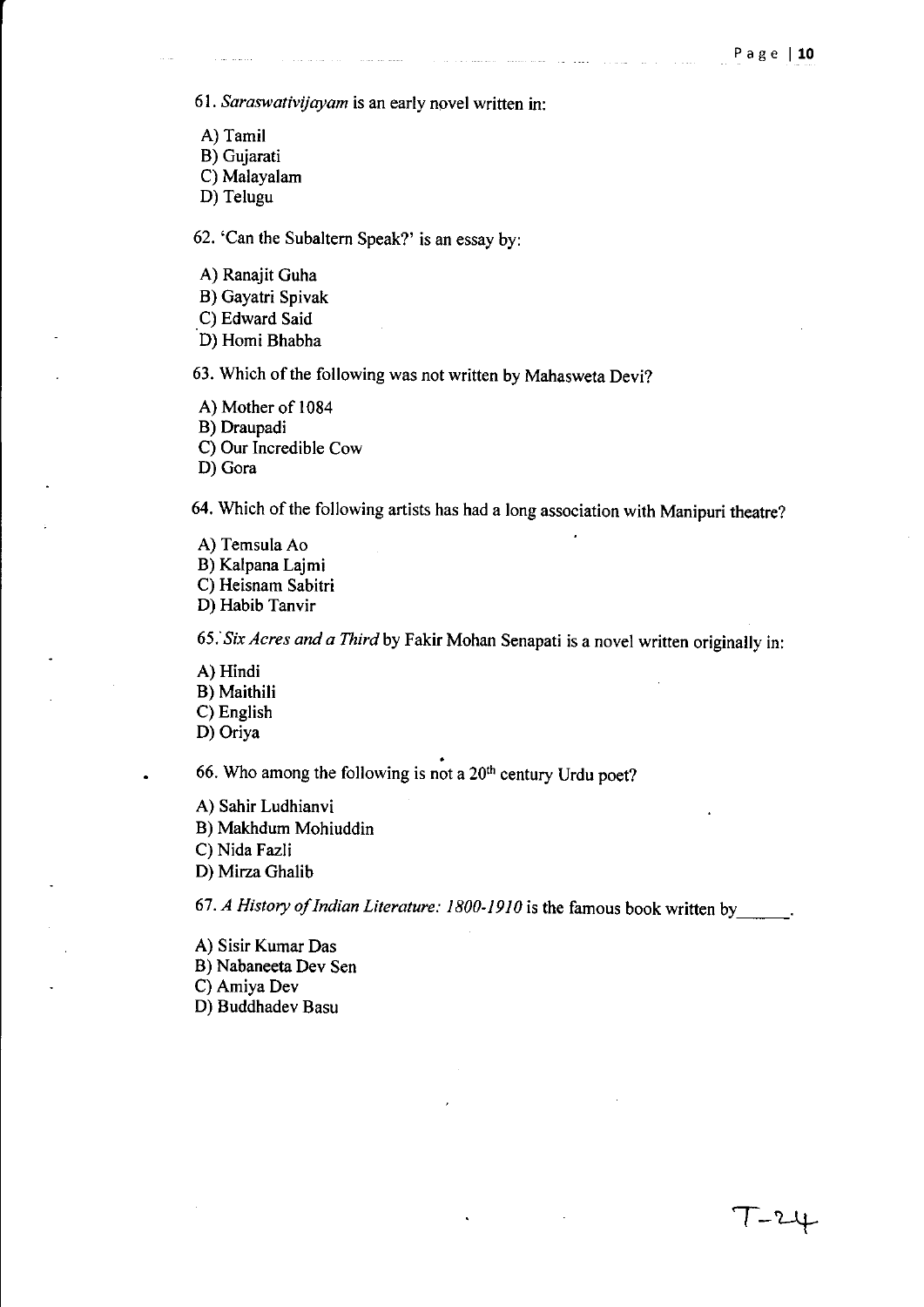$T - 24$ 

- 68. Which of the following universities is the first one to have started the Department of Comparative Literature.
- A) Pondicherry Central University
- B) Central University of Kerala
- C) Central University of Hyderabad
- D) Jadavpur University of Kolkata
- 69. Father May be an Elephant, and Mother only a Small Basket, But. ..... .is a collection of short stories by:
- A) Wajeda Tabassum

B) Volga

C) Gogu Shyamala

D) Vaidehi

*70. Imagined Communities* is a book by

- A) Perry Anderson
- B) Charles Dickenson
- C) Kevin Peterson
- D) Benedict Anderson

71. The *Tripitaka*, a collection of Buddhist teachings, was written in

- A) The third century BC
- B) The fifth century BC
- C) The fourth century BC
- D) The sixth century BC
- 72. The English translation of *Chandragiri Theeradalli,* the Kannada novel by Sara Aboobacker, is:

A) Breaking Ties

- B) On the Banks of the Chandragiri
- C) By the Chandragiri

D) My Journey

73. Who wrote the pamphlet "Causes of the Indian Revolt"?

- A) Ghalib
- B) Mohandas Gandhi
- C) Sir Syed Ahmed Khan
- D) Savitribai Phule

74. Who wrote *Slavery* in 1873?

- A) W.E.B Dubois
- B) Harriet Beecher Stowe

C) Jyotiba Phule

D) Pandita Ramabai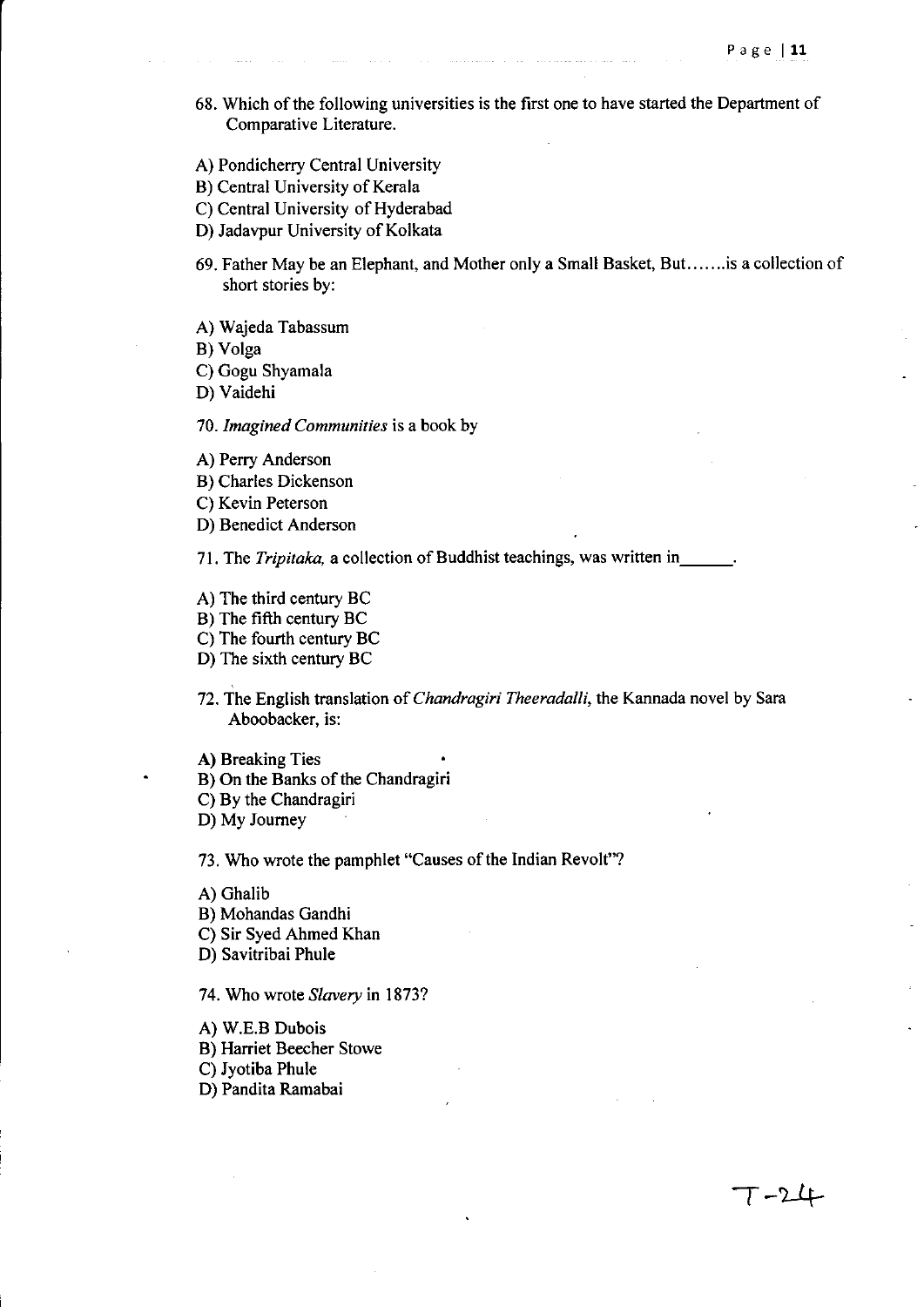75. Who translated *Hind Swara)* from Gujarati to English?

- A) Miriam S. Knight
- B) Mohandas Gandhi

C) Gokhale

D) Narendra Modi

76. When was Rabindranath Tagore's Nobel winning *Gitanjali* published?

. The second contract compared is the second contract of  $\mathcal{O}(\mathcal{E})$ 

A) 1909

B) 1910

C) 1912

D) 1913

77. The term 'diaspora' was originally applied to the following ethnic group:

- A) Muslims
- B) French Canadians

C) Jews

D) Hindus

78. "Feminist Criticism in the Wilderness" is an essay by

A) Elaine Showalter B) Virginia Woolf

C) Simone de Beauvoir

D) Judith Butler

79. The concept of 'Hegemony' is associated with  $\qquad \qquad$ .

- A) Karl Marx
- B) Louis Althusser
- C) Antonio Gramsci

D) Jean-Paul Sartre

80. The concept of the 'performativity' of gender is associated with

A) Simone de Beauvoir B) Judith Butler C) Michel Foucault D) Jacques Derrida

81. Viktor Shklovsky was a leading theorist of

- A) Soviet Marxism
- B) New Criticism
- C) Russian Formalism
- D) New Historicism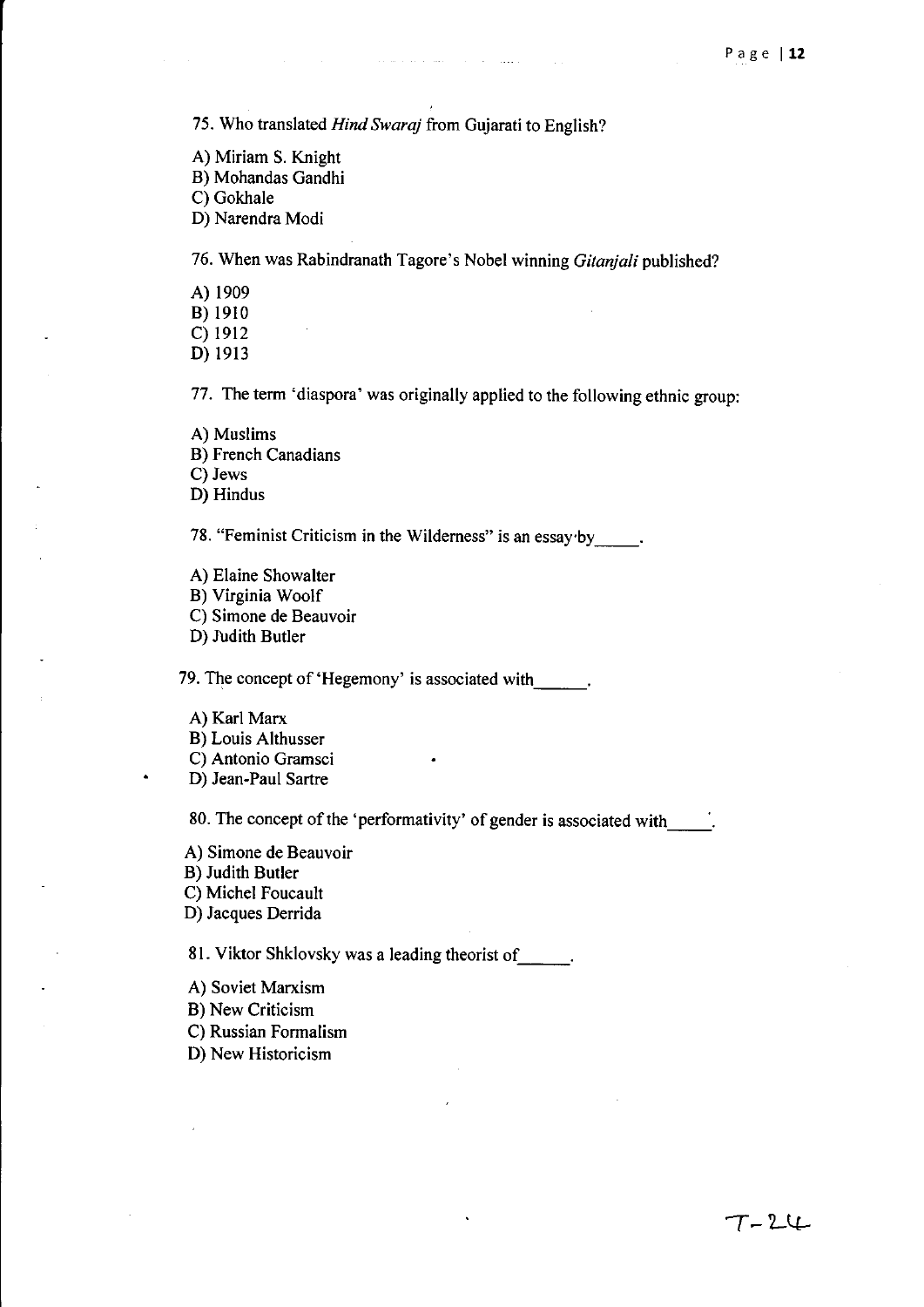82. The theoretical term "mimicry" is associated with which of the following thinkers?

- A) Michel Foucault B) Homi K Bhabha
- C) Aristotle

D) Jacques Lacan

83. The Film *Lagaan* can be read within the framework of  $\ldots$ 

 $\hat{L}$  and  $\hat{L}$ 

A) Dalit Politics B) Post-colonial theory C) Film Studies

D) All the above

84. Which film of the following is based on a short story by the Telugu writer, Chalam?

A) Hyderabad Blues

B) Vanaprastham

C) Grahanam

D) Maa Bhoomi

85. Raymond Williams is mostly associated with.

A) Sociology B) Eco-criticism C) Cultural Studies D) Translation Studies

86. Who plays the role of Saadat Hasan Manto in the film *Manto?* 

A) Irrfan Khan B) Nawazuddin Siddiqui C) Anil Kapoor D) Naseeruddin Shah

87. Who is the director of the film *Bride and Prejudice?* 

A) Mira Nair B) Deepa Mehta C) Gurinder Chadha D) Shekhar Kapoor

88. Who coined the term *'Vishwasahitya* '?

A) Rabindranath Tagore

B) Mahatma Gandhi

C) Bankimchandra

D) Raja Ram Mohan Roy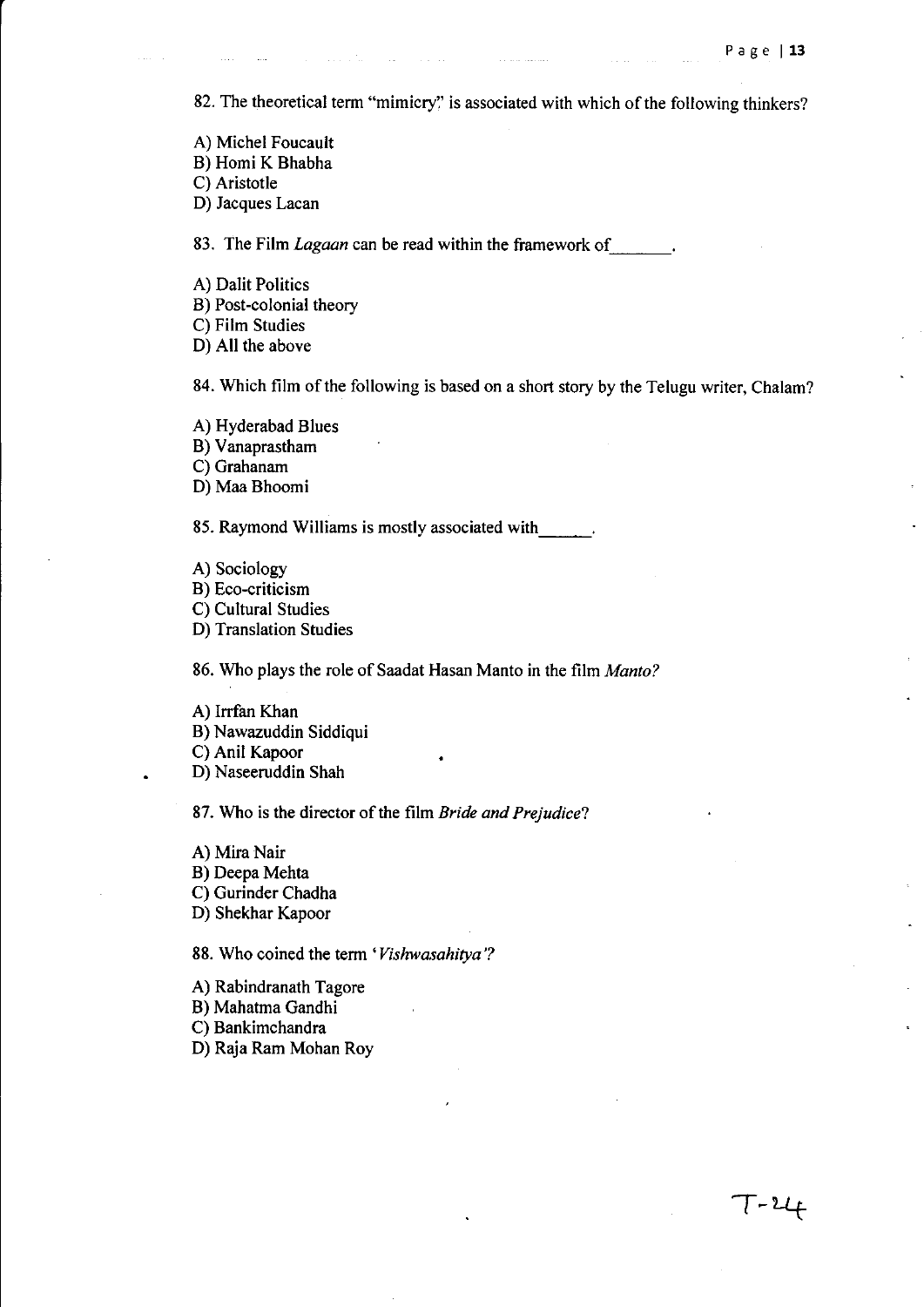$T - 24$ 

89. "The Hornbill Festival" is a cultural event in which of the following states?

- A) Meghalaya
- B) Nagaland

r

- C) Arunachal Pradesh
- D) Mizoram
- 90. What can we term the Telugu of Telangana, Telugu of Coastal and Rayalaseema regions in Andhra Pradesh?
- A) Independent languages
- B) Dialects of Telugu
- C) Mother Tongues

D) None of the above

#### Read the following poem and answer questions: (91-95).

Mother!

#### Waman Nimbalkar

Daylight would die. Darkness would reign. We at our hut's door. No single light inside. Lights burning in houses around. Kitchen-fires too. Bhakris beaten out. Vegetables, gruels cooked. In our nostrils, the smell of food. In our stomachs, darkness. From our eyes, welling up, streams of tears. Slicing darkness, a shadow heavily draws near. On her head, a burden. Her legs a-totter. Thin, dark of body.....my mother. All day she combs the forest for firewood. We wait her return. When she brings no firewood to sell we go to bed hungry. One day something happens. How we don't know. Mother comes home leg bandaged, bleeding. A large black snake bit her, say two women. He raised his hood. He struck her. He slithered away. Mother fell to the ground. We try charms. We try spells. The medicine man comes. The day ends. So does her life. We burst into grief. Our grief melts into air. Mother is gone. We, her brood, thrown to the winds. Even now my eyes search for mother. My sadness grows. When I see a thin woman with firewood on her head. I go and buy all her firewood.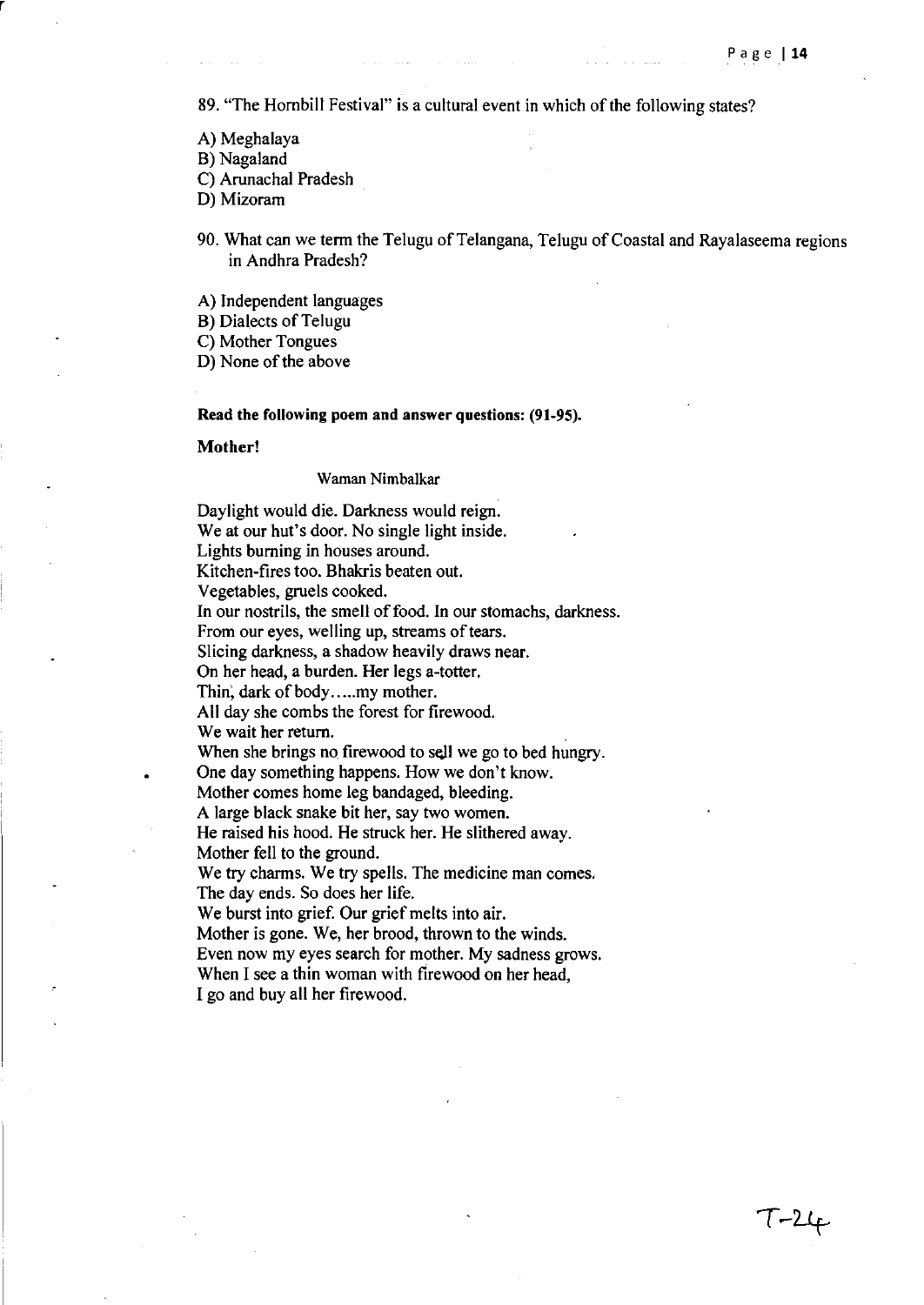91. The poem depicts \_\_ \_

A) Mother' grief B) Poverty of a Family C) Daylight and Darkness D) None of the Above

92. Mother passes away

A) Due to Sadness

B) Due to Kitchen Fire

C) Due to Snake Bite

D) Due to poverty

93. Who is 'He' in the poem ?

A) Mother's husband B) Mother's father

C) Mother's Uncle

D) Black Snake

94. What does 'brood' mean in the poem

A) Offspring

B) Deep thought

C) Firewood

D) Charm and Spell

95. What does 'a burden' refer to in the poem ?

A) Slicing Darkness

B) Bundle of Firewood

C) Smell of Food

D) Stream of Tears

#### Read the **following** passage and answer questions (96-100)

Here is Alice Walker's understanding of the term Womanism / Womanist. Read the Passage carefully and answer the questions that follow:

WOMANIST: From womanish. (Opp. of "girlish," i.e. frivolous, irresponsible, not serious.) A black feminist or feminist of color. From the black folk expression of mothers to female children, "you acting womanish," i.e., like a woman. Usually referring to outrageous, audacious, courageous or willful behavior. Wanting to know more and in greater depth than is considered "good" for one. Interested in grown up doings. Acting grown up. Being grown up. Interchangeable with another black folk expression: "You trying to be grown." Responsible. In charge. Serious.

Also: A woman who loves other women, sexually and/or nonsexually. Appreciates and prefers women's culture, women's emotional flexibility (values tears as natural

 $T - 24$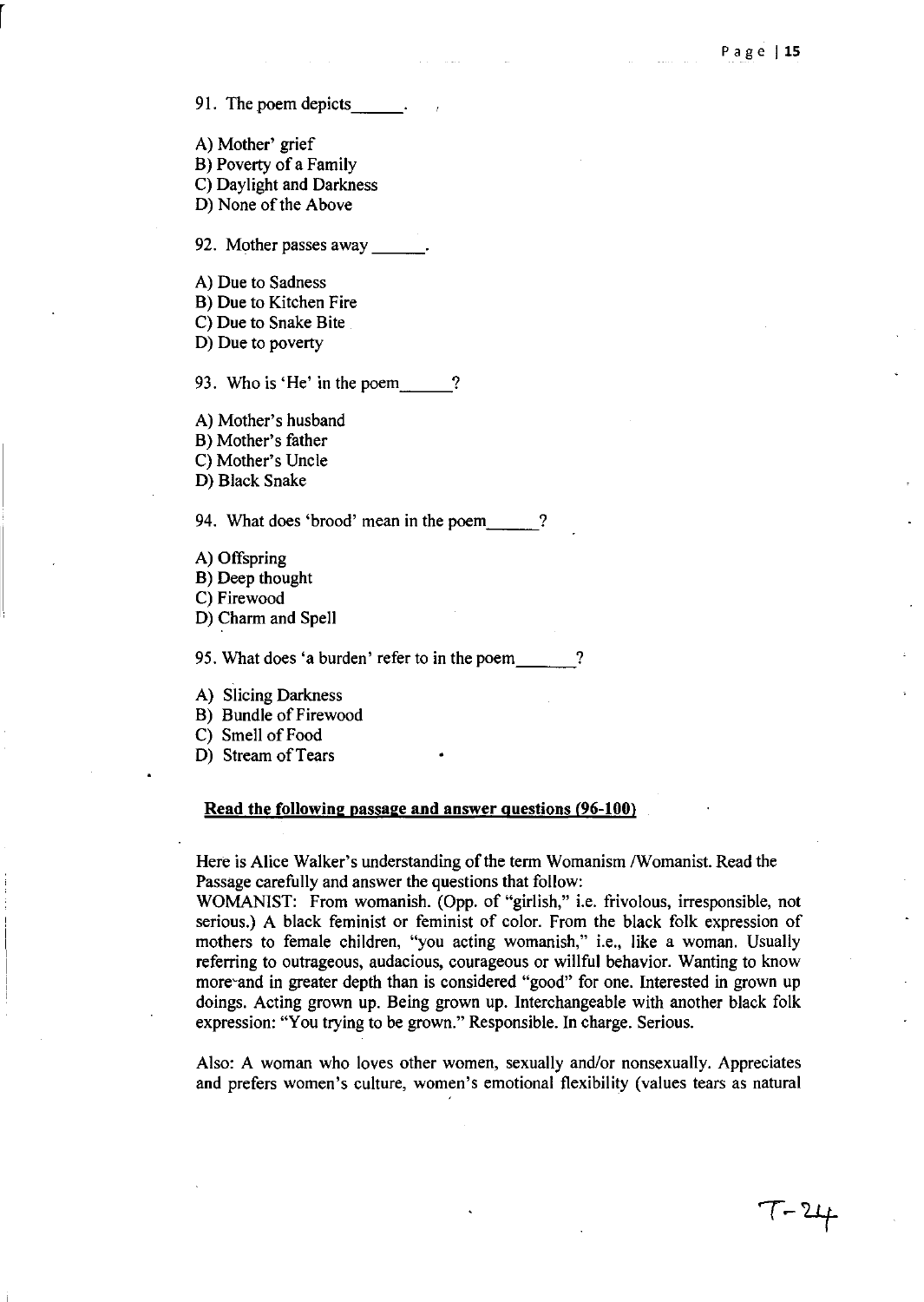T-LLf

counterbalance of laughter), and women's strength. Sometimes loves individual men, sexually and/or nonsexually. Committed to survival and wholeness of entire people, male and female. Not a separatist, except periodically, for health. Traditionally a universalist, as in: "Mama, why are we brown, pink, and yellow, and our cousins are white, beige and black?" Ans. "Well, you know the colored race is just like a flower garden, with every color flower represented." Traditionally capable, as in: "Mama, I'm walking to Canada and I'm taking you and a bunch of other slaves with me." Reply: "It wouldn't be the first time."

Loves music. Loves dance. Loves the moon. Loves the Spirit. Loves love and food and roundness. Loves struggle. Loves the Folk. Loves herself. Regardless. Womanist is to feminist as purple is to lavender.

96. Womanist can be understood as

A) Any feminist irrespective of gender

B) All women

C) Any feminist of colour

D) All women who claim to be feminist

97. In its understanding of Womanism, the passage stresses on

A) Rejecting women's culture

B) Rejecting men and accepting all women

C) Reclaiming sexual freedom

D) Reclaiming an inclusive love

98. Which slice of history does this passage refer to

A) Women's oppression

B) Slavery

C) Movement for freedom by Black slaves from USA to Canada

D) All the above

99. "Womanist is to feminist as purple is to lavender." What does this sentence mean?

A) Feminism is outdated

B) Womanists are opposed to feminists

C) Feminists' struggle is great like lavender

D) Womanist struggle is intense like purple

100. What does "Universalist" indicate in the passage?

A) Inclusive B) Exclusive C) Dominant D) Black